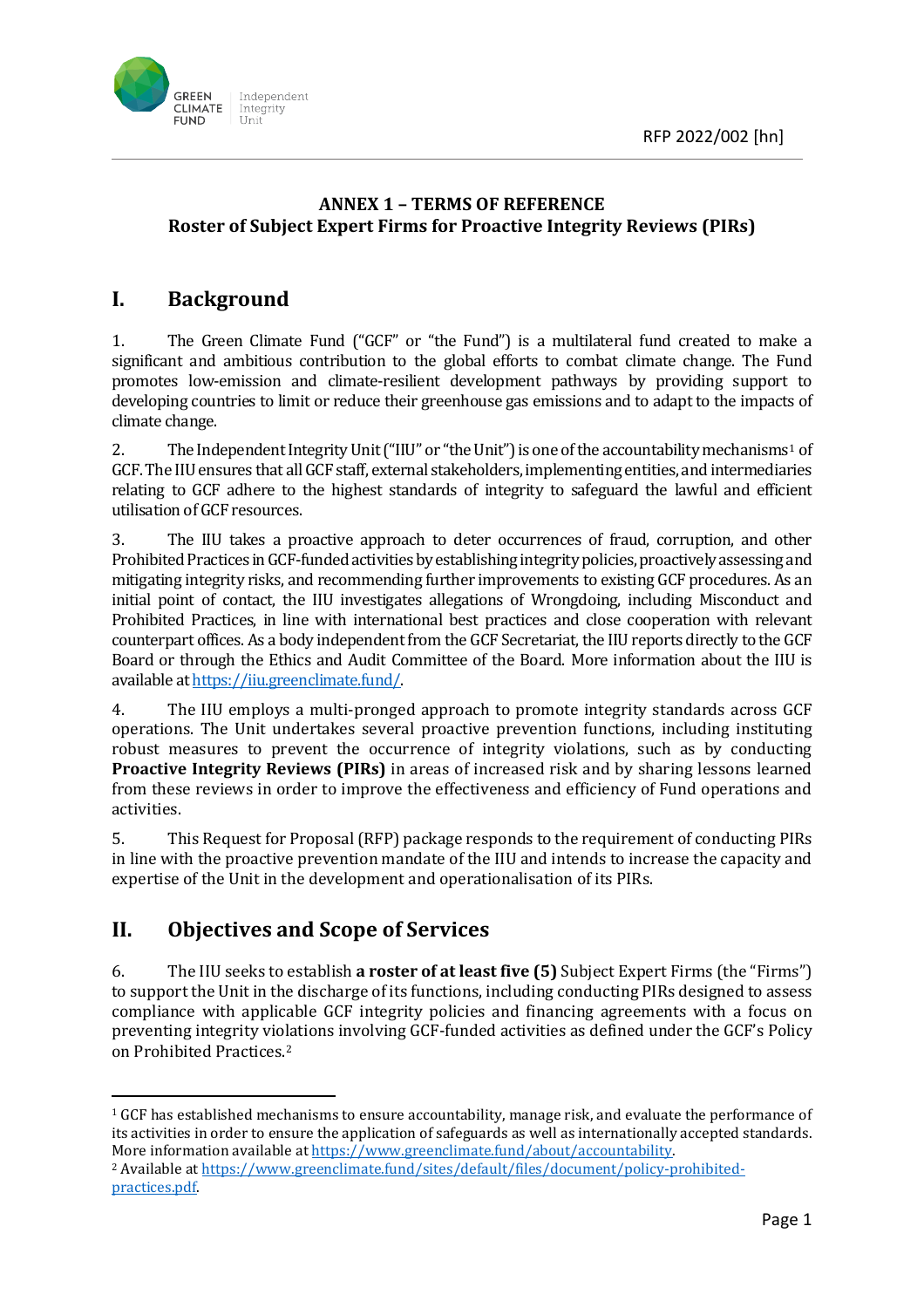

7. The Firms will be remotely based and selected from the roster and retained when the IIU determines it needs specific subject expertise concerning the conduct of PIRs. The selected Firms shall provide qualified professionals who will report to and work together with the Head of the IIU or other designated staff and shall be responsible for rendering audit services and providing expert advice on project integrity reviews conducted by the IIU. Placement on the roster does not guarantee assignment or any other related engagement with the IIU or the GCF.

- 8. The Firms shall have demonstrated expertise in the following areas:
	- (a) Procurement;
	- (b) Audit and Accounting;
	- (c) Asset Verification/Inspection;
	- (d) Fraud Detection;
	- (e) Contract Administration/Project Management;
	- (f) Financial Mismanagement;
	- (g) Internal Control; and
	- (h) Integrity Due Diligence (Anti-Money Laundering/Countering Financing of Terrorism).

### **III. Duties and Responsibilities**

- 9. The selected Firms shall undertake activities related to the conduct of PIRs, including:
	- (a) Reviewing data, project, or background documentation and performing audit activities related to IIU review cases, as necessary;
	- (b) Supporting the IIU in conducting interviews and asset inspection on-site as may be required;
	- (c) Providing timely assessment and subject matter review on specific issues as may be assigned and based on specific terms of reference and assessment guidelines provided by the IIU;
	- (d) Applying international best practices in the specific subject of expertise;
	- (e) Reviewing and/or providing inputs to eligibility determinations, compliance appraisal reports, compliance investigations, problem-solving processes, recommendations, remedial action plans, monitoring reports, capacity-building efforts, advisory service or outreach, and public awareness initiatives that may result from the IIU's work;
	- (f) Providing reports as directed and requested by the IIU to ensure proper documentation;
	- (g) Supporting the preparation and drafting of formal IIU reports; and
	- (h) Performing additional tasks as may be assigned or delegated by the Head of the IIU related to the assignment.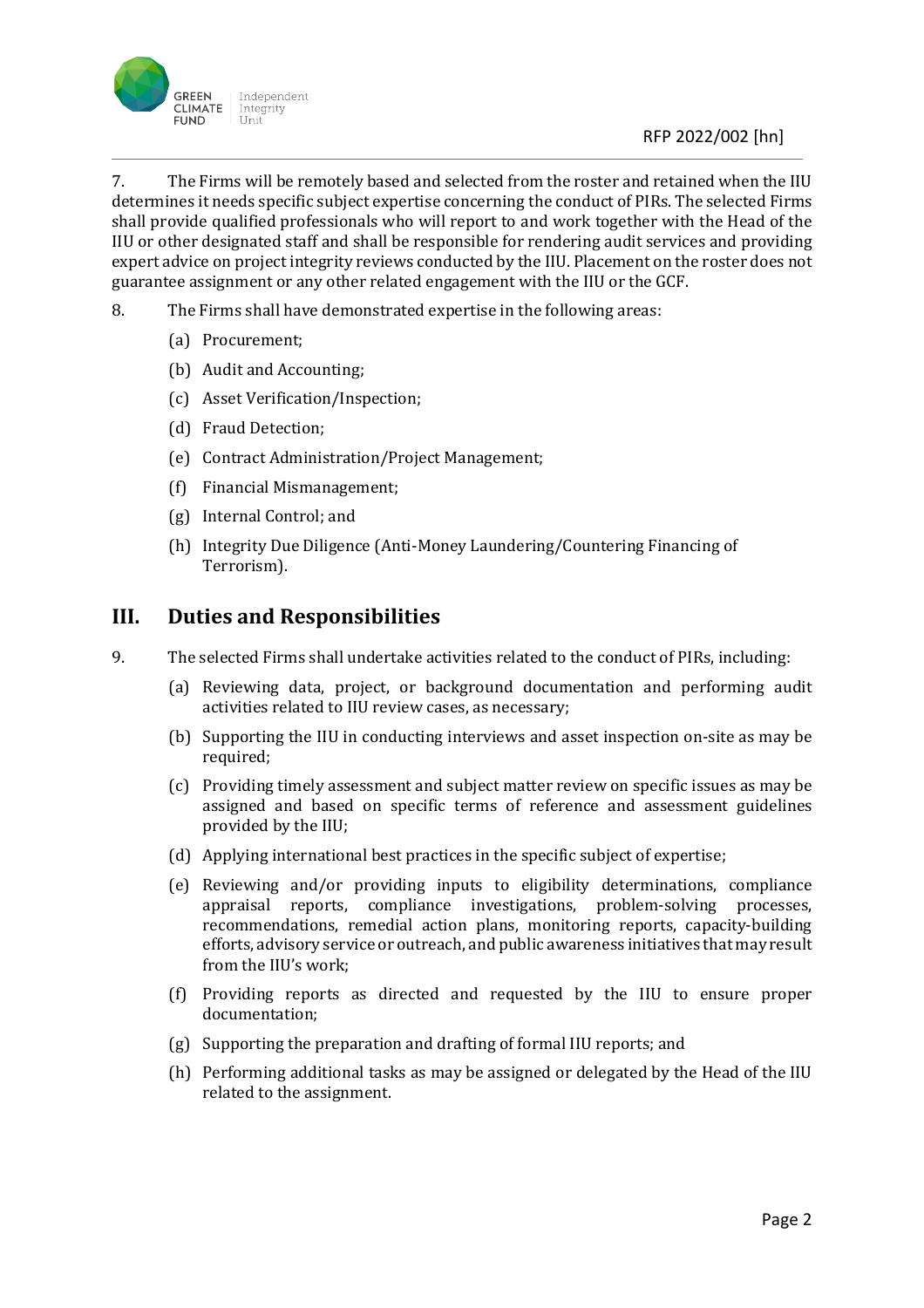

# **IV. Methodology and Performance of Tasks**

10. When the need arises, the designation of a specific PIR shall be processed by direct assignment through a specific Work Order ("WO") issued by the IIU through GCF Procurement to the selected Firm. However, to re-emphasise, placement on the roster does not guarantee assignment or other related engagement with the IIU or the GCF.

11. The IIU shall decide which Firm to assign the respective WO, taking into consideration the specific areas of specialisation of the Firms, the exact nature of the PIR assignment, the amount of workload to be assigned, the geographical scope of the Firms, and the ability to deliver timely and high-quality reviews conducted by the Firm. It is the sole discretion of IIU which Firm it will assign the WO to.

### IV.1. Performance of Assignment and Deliverables

12. Upon issuance and receipt of a WO, the selected Firm shall, in coordination with the designated IIU team, perform the following:

- (a) Schedule an inception meeting between the designated IIU team and the Firm to define the main elements of the PIR assignment and the WO;
- (b) Conduct an initial technical review of related GCF project data to assess compliance with GCF integrity standards, identify potential gaps and risks, and prepare a preliminary report;
- (c) Where applicable, execute tasks related to the conduct of PIRs, including but not limited to performing audit activities, arranging and conducting interviews, implementing on-site asset inspections, and providing timely assessment and subject matter review on specific issues identified in the course of the PIRs;
- (d) Prepare a draft of the Assessment Findings Report in the format and style required by GCF and undertake revisions to the draft report as necessary;
- (e) Prepare slide presentations and visualisation of data to summarise and report on key findings; and
- (f) Participate in internal meetings with the IIU team as required.

13. Considering the tasks listed above, the Firms shall produce the following deliverables/outputs for each assignment and within the established timelines:

- (a) Acceptable draft of the Preliminary Report;
- (b) Acceptable draft of the Assessment Findings Report; and
- (c) Summary of key findings in the form of slide decks or data visuals.

### VI.2. Timeline of Deliverables

14. The selected Firms shall be expected to deliver on respective assignments within the timeline agreed and established in the WO. The specific timeline for deliverables shall be determined in the WO of each assignment. The Firms are likewise expected to accommodate specific reasonable requests from the IIU if contingent needs require an expeditious action or response.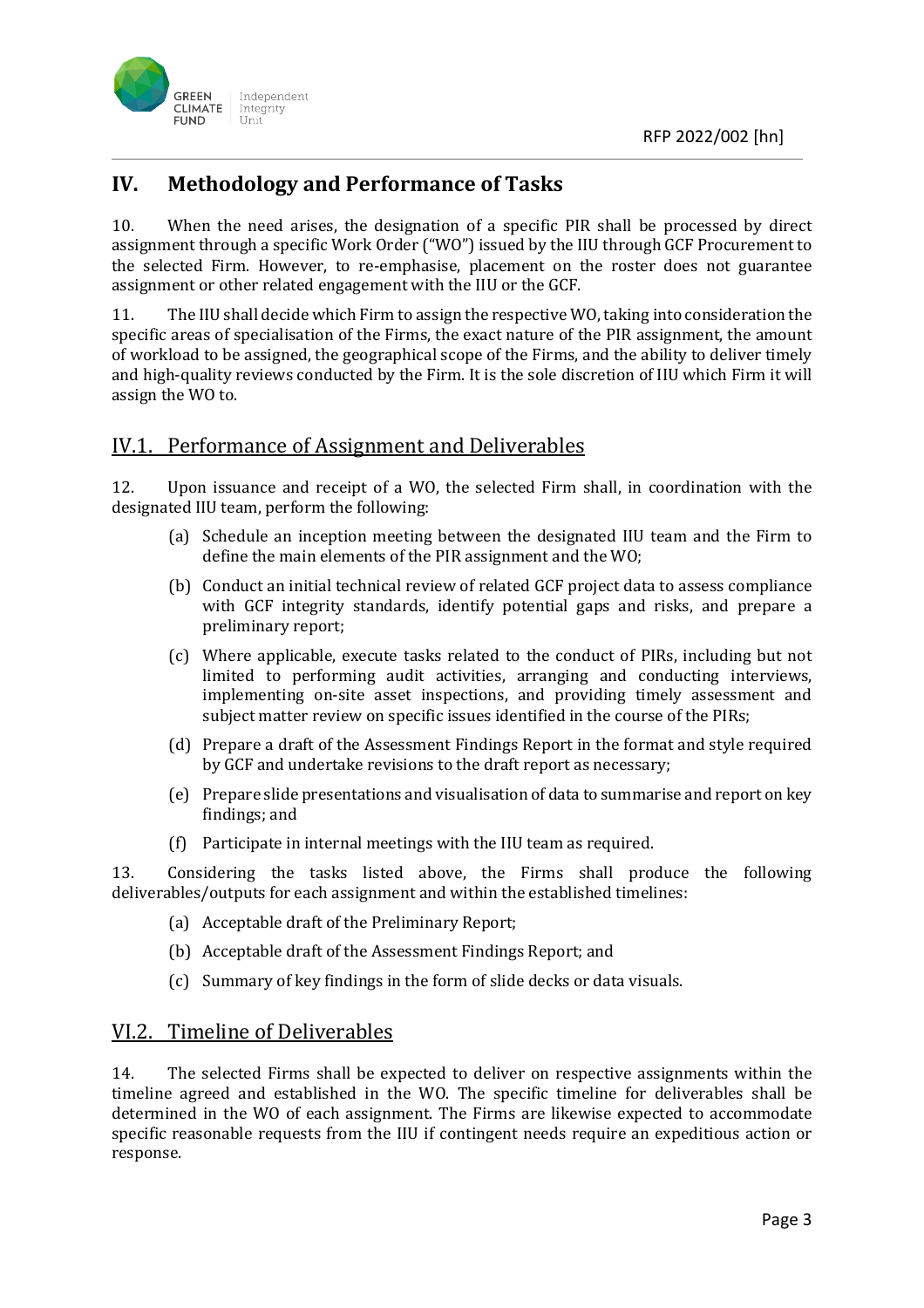

# **V. Qualifications – Key Personnel and Structure**

#### V.1. Qualifications of the Firm

- 15. The Firm shall have the following minimum qualifications:
	- (a) At least ten (10) years of relevant experience in the areas listed in para. 8;
	- (b) Proven track record in working with international public, private, and multilateral organisations;
	- (c) Demonstrated availability of key individuals with applicable skills to provide the requested services (the Firm will be requested to provide CVs of key staff members who shall be involved in the assignment with the qualifications described in section V.2 below);
	- (d) Must have quality assurance systems in place and be ISO-certified;
	- (e) Demonstrated global and regional presence and capabilities; and
	- (f) Must have adequate insurance policies for its workforce.

#### V.2. Qualifications of the Team

16. The team designated to undertake the assignment shall have the following minimum qualifications:

- (a) Advanced university degree in the field of specialisation (with relevant areas of specialisation as indicated in para. 8);
- (b) A minimum of seven (7) years of relevant professional experience in the areas related to the field of specialisation and in roles such as a consultant, researcher, or full-time employee of an organisation;
- (c) Experience in working with international organisations on integrity project audit/review is an advantage;
- (d) Ability to use independent and sound judgment and to manage and impart confidential information;
- (e) Strong objective, critical, and analytical skills, and the ability to analyse, evaluate, summarise, and effectively present data;
- (f) Demonstrated capacity to provide concise, to-the-point, and thorough reports of assessments, recommendations, and reviews;
- (g) Capacity to work effectively with a range of stakeholders, including in the private sector, governments, and NGOs;
- (h) Ability to work independently and under pressure with a high level of accuracy and attention to detail;
- (i) Highly developed cultural and gender sensitivity in communicating with all levels of staff, stakeholders, and external clients, both orally and in writing; and
- (j) Language proficiency in English and a local language is essential.